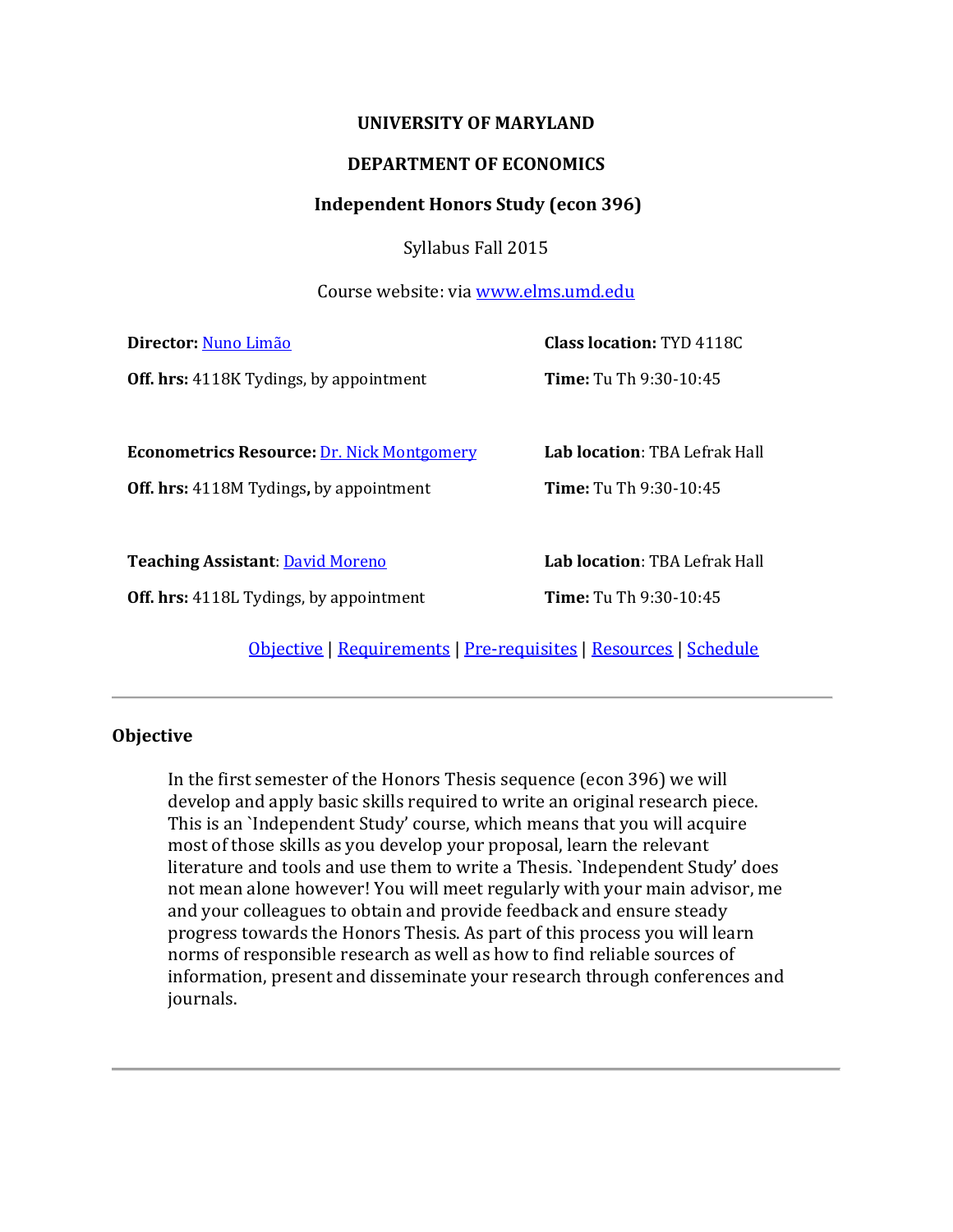## **Requirements**

- The **final grade** will be a weighted average of the following:
	- **Written draft of Thesis (55%)**
	- Class presentation of initial version of Thesis (15%)
	- Class presentation of Thesis proposal (10%)
	- **Literature review of the proposed topic (10%)**
	- Feedback on a colleague's presentations, both in class and written  $(6%)$
	- $\blacksquare$  Other  $(4\%)$ 
		- Submit proposal outline (summer assignment)
		- Complete *Certificate of Responsible Conduct in Research*.<br>- Attend a UMD Economics seminar of your choice and subi
		- Attend a [UMD Economics seminar](https://www.econ.umd.edu/about/events) of your choice and submit a 2-page summary (including question, methodology, findings, audience questions and your own).
		- Submit abstract for presentation at an undergraduate conference (see conferences.pdf for a list).
- All requirements are mandatory. They must be completed by the [deadlines in the](#page-2-1) [schedule](#page-2-1) except under one of the three exceptions stipulated by the university: illness supported by a doctor's letter, religious holidays or participation in University activities at the request of university authorities. You must contact me prior to the assignment date to reschedule.
- **Plagiarism and responsible conduct in research**
	- The University of Maryland, College Park has a nationally recognized [Code of](http://shc.umd.edu/SHC/HonorPledgeInformation.aspx)  [Academic Integrity.](http://shc.umd.edu/SHC/HonorPledgeInformation.aspx) As a student you are responsible for upholding the standards in this code for this course. It is very important for you to be aware of the consequences of cheating, fabrication, facilitation, and plagiarism.
	- The [Certificate of Responsible Conduct in Research](https://www.citiprogram.org/index.cfm?pageID=265) will teach you "core" norms, principles, and rules governing the practice of responsible research [...and] is now part of funding requirements of both the National Institutes of Health and the National Science Foundation" so you will also be certified to work as a research assistance under grants from those institutions. You will get specifc instructions on how to complete it.

## <span id="page-1-0"></span>**Pre-requisites**

- The main ones are (i) Econ 422 (Econometrics); (ii) GPA of at least 3.25; (iii) a field course in economics; (iv) an approved proposal.
- The full list is [here](http://www.econ.umd.edu/undergraduate/honors)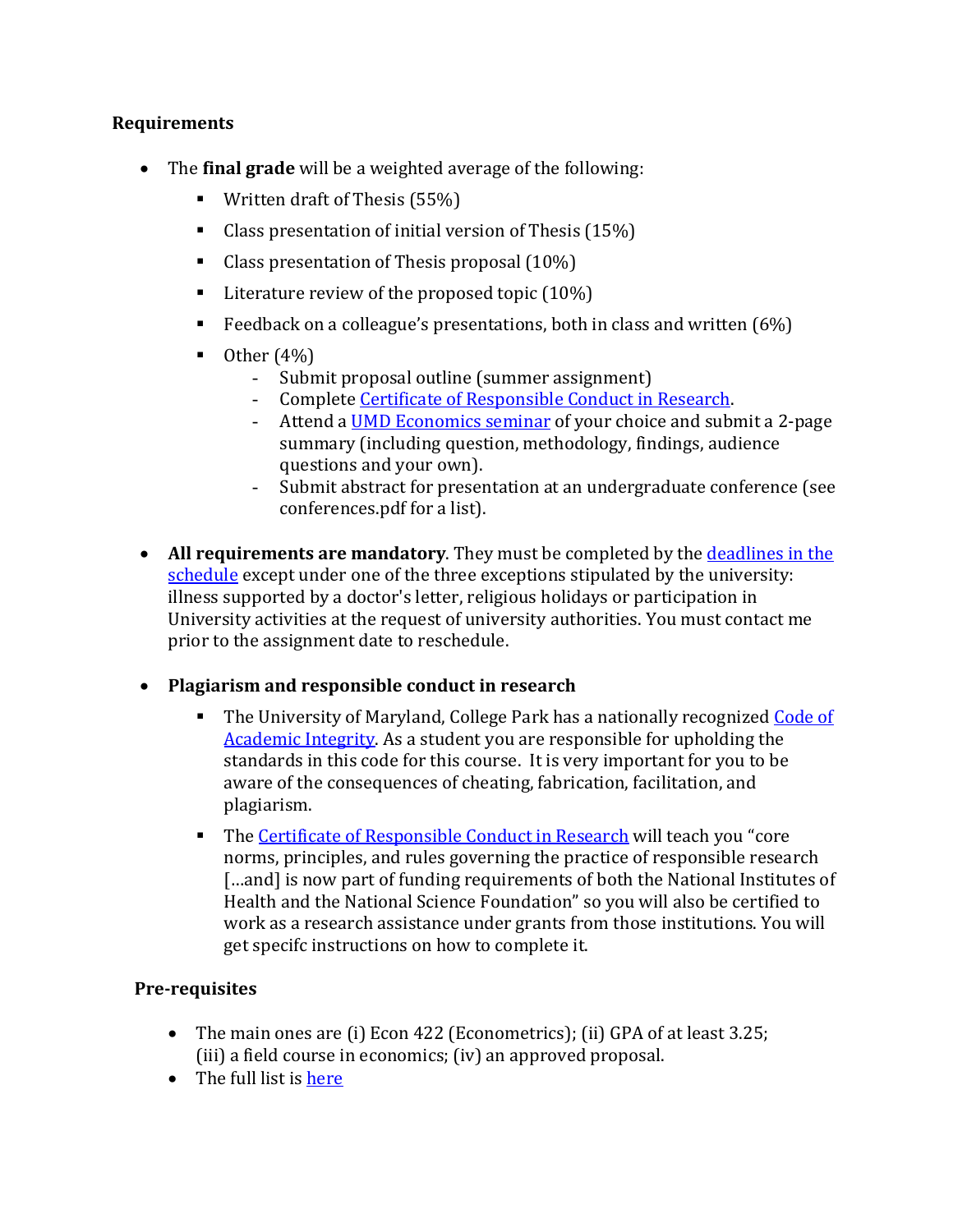## <span id="page-2-0"></span>**Resources**

- The most important resource (other than yourself) is the **human capital at UMD**:
	- $\blacksquare$  Faculty Advisor: Meets with you regularly during the semester to guide you in developing your proposal and turn into an Honors Thesis
	- Director (me): Introduces you to research principles and resources; ensures your steady progress through class presentations, individual meetings and contact with the faculty advisor
	- **Econometrics** Resource Introduces you to the computer lab and statistical software; provides individual assistance with econometric issues that you may encounter during the Thesis
	- Teaching Assistant Assists with any class logistics (trouble with uploading assignments, presentations, etc; completing the certificate of RCR, accessing materials online, obtaining data, etc). Provides individual assistance in the Lab
- Other human and online resources at UMD
	- **[UMD Center for UG Research:](http://www.ugresearch.umd.edu/) Information and resources for** undergraduate research
	- **Library Economics Specialists[: Zaida Diaz,](mailto:zdiaz@umd.edu) [Lily Griner](mailto:Griner@umd.edu) (will provide a** tutorial for the class at the start of the semester)
	- [Writing Center:](http://www.english.umd.edu/academics/writingcenter/undergraduate/hours) Free consultations to make your writing sing!
- <span id="page-2-1"></span>• Online resources
	- AEA information for undergraduates
		- [Applying for graduate school](http://www.aeaweb.org/students/GraduateStudy.php)<br>- Current issues in Economics
		- <u>[Current issues in Economics](http://www.aeaweb.org/students/Issues.php)</u><br>- Finding facts
		- **[Finding facts](http://www.aeaweb.org/students/FindingFacts.php)**
		- [Summer study, research and presentation opportunities](https://www.aeaweb.org/students/Opportunities.php)
	- Ethics in research<br>Figure 1.1 WWW onlinearly
		- [www.onlineethics.org](http://www.onlineethics.org/)
		- [www.citiprogram.org](http://www.citiprogram.org/)
	- **[Undergraduate Research Journals](http://www.ugresearch.umd.edu/publishingresearch.php)** (see also ugjournals.pdf)<br>Covou want to get a Ph.D., read this first
	- So you want to get a Ph.D... read this first<br>- Information for graduate students (su
		- [Information for graduate students](http://terpconnect.umd.edu/%7Elimao/graduate_info.pdf) (surviving the 1st year, finding a topic, getting funding, a job and a Nobel prize!)
		- [6-step "program" to writing a dissertation!](http://terpconnect.umd.edu/%7Elimao/6-step.pdf)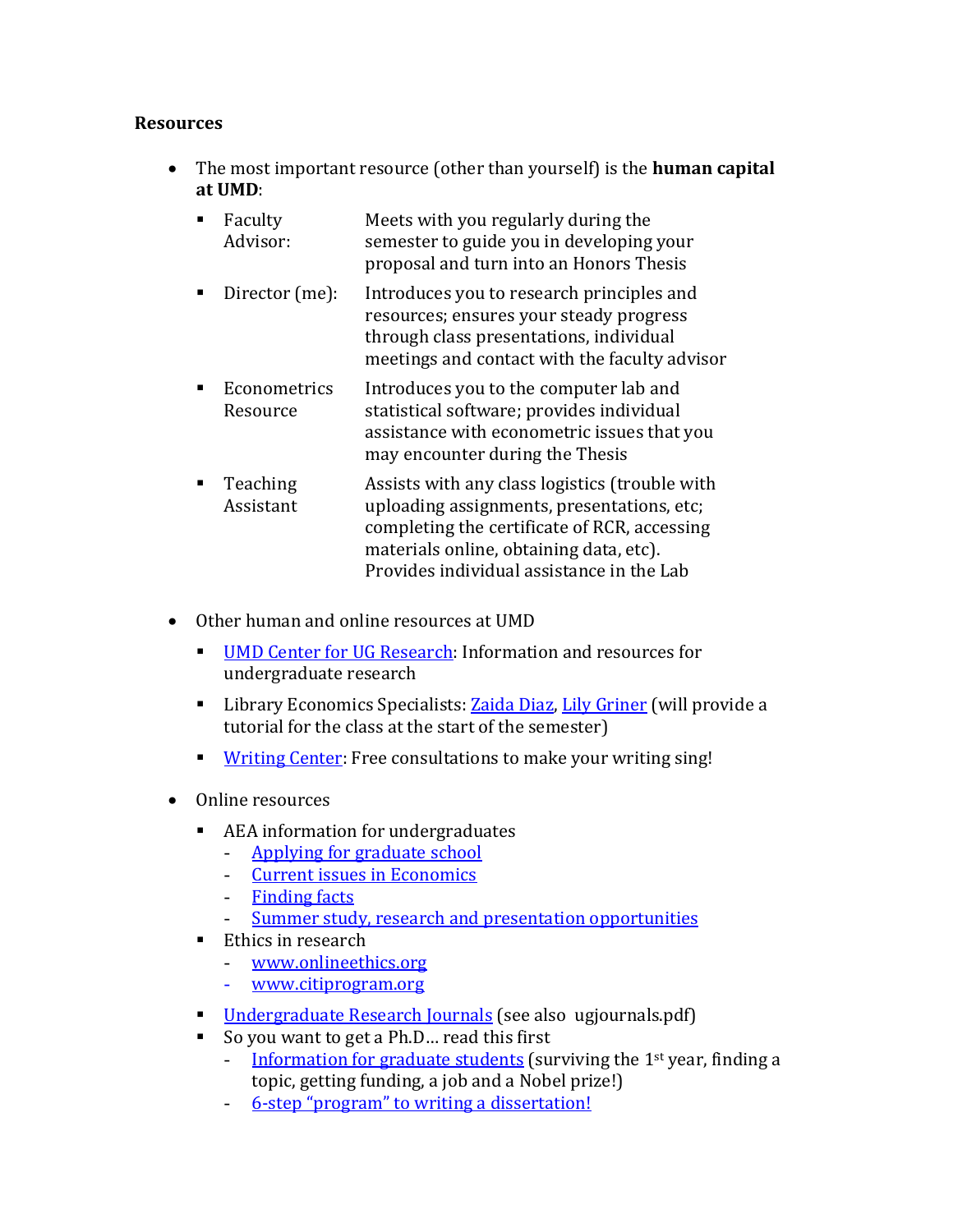# **Schedule**

| Date/<br><b>Location</b> | <b>Instructor</b> | <b>Class</b>                                      | <b>Outside class</b>                                                                                           |
|--------------------------|-------------------|---------------------------------------------------|----------------------------------------------------------------------------------------------------------------|
| 1-Sep                    | Nuno              | Course overview and                               | Update main advisor and set up regular meeting times                                                           |
| Class                    |                   | expectations.                                     | Prepare to briefly discuss initial proposal next class                                                         |
| 3-Sep                    | Nuno              | Brief discussion of student                       | <b>DUE: Summer assignment</b>                                                                                  |
| Class                    |                   | proposals<br>Elements of a research proposal      | Read articles on research process (1,2,3 in elms). Put their initial suggestions<br>in practice.               |
| 8-Sep<br>Class/library   |                   | $\left( I\right)$                                 | Prepare proposal presentation                                                                                  |
| $10-$ Sep                | David             | Library research resources<br>session             | Prepare proposal presentation                                                                                  |
| $15-Sep$<br>class        | All               | <b>Proposal presentation (A)</b>                  | DUE: Proposal draft and slides before class (A)                                                                |
| 17-Sep<br>Class          | All               | <b>Proposal presentation (B)</b>                  | DUE: Proposal draft and slides before class (B)<br>DUE: Written feedback to colleague's proposal (w/in 2 days) |
| 22-Sep<br>Lab            | Nick              | Stata introduction 1                              | Meet advisor to discuss feedback, refine proposal and plan<br>Acquire data and/or tools (if not yet done)      |
| 24-Sep<br>Lab            | Nick              | Stata introduction 2                              | DUE: Responsible Conduct in Research certificate<br>Focus literature research on final topic agreed            |
| $29-Sep$<br>Lab          | <b>Nick</b>       | Panel data lecture                                | Literature review                                                                                              |
| $1-0ct$<br>Lab           | Nick              | Panel estimation w/ Stata: learn<br>to replicate! |                                                                                                                |
| 6-Oct                    | <b>Nick</b>       | Learn about your data,                            |                                                                                                                |
| Lab                      | /David            | replicate a key paper                             |                                                                                                                |
| 8-Oct                    | <b>Nick</b>       | Learn about your data,                            | <b>DUE: Literature review</b>                                                                                  |
| Lab                      | /David            | replicate a key paper                             | Start applying knowledge from literature review, e.g. new hypothesis, data,                                    |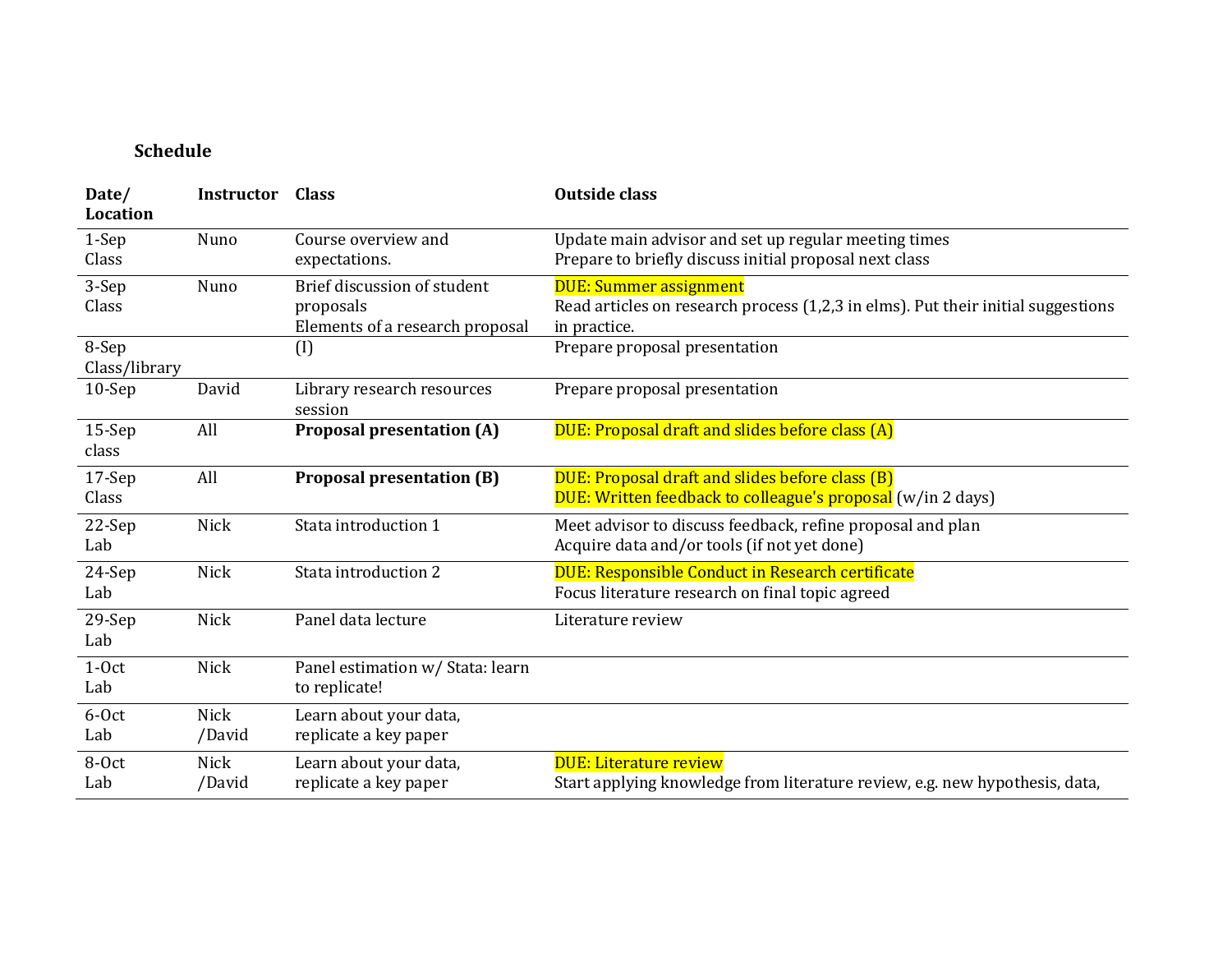|                   |                       |                                   | methodology.                                                                                                                                               |
|-------------------|-----------------------|-----------------------------------|------------------------------------------------------------------------------------------------------------------------------------------------------------|
| 13-Oct<br>Lab     | <b>Nick</b><br>/David | (1)                               | Continue                                                                                                                                                   |
| $15-0ct$          | <b>Nick</b><br>/David | (I)                               | still going!                                                                                                                                               |
| $20-0ct$<br>class | Nuno                  | Individual meetings (A)           | Meet main advisor to discuss preliminary results and questions                                                                                             |
| $22-0ct$<br>class | Nuno                  | Individual meetings (B)           | Draft of literature and your marginal contribution, empirical/theoretical<br>strategy, data, any preliminary results and detailed timeline for future work |
| $27-0ct$<br>class | All                   | <b>Progress Presentations (A)</b> | <b>DUE: Presentation slides (A)</b>                                                                                                                        |
| 29-Oct            | All                   | <b>Progress Presentations (B)</b> | <b>DUE: Presentation slides (B)</b><br>DUE: Written feedback to colleague's presentation (w/in 2 days)                                                     |
| 3-Nov<br>Lab      | <b>Nick</b><br>/David | (1)                               | Meet main advisor to discuss presentation and feedback                                                                                                     |
| 5-Nov<br>Lab      | Nick<br>/David        | (I)                               |                                                                                                                                                            |
| 10-Nov<br>Lab     | <b>Nick</b><br>/David | (1)                               | <b>DUE: Conference abstract submission</b>                                                                                                                 |
| 12-Nov<br>Lab     | <b>Nick</b><br>/David | (I)                               |                                                                                                                                                            |
| 17-Nov<br>Lab     | <b>Nick</b><br>/David | (I)                               | Start to write up methodology and any results!                                                                                                             |
| $19-Nov$<br>Lab   | <b>Nick</b><br>/David | (I)                               | Read Economical Writing article by McCloskey<br>Visit Writing center for help!                                                                             |
| 24-Nov<br>Class   | Nuno                  | Individual meetings (A)           | <b>DUE: Summary of Econ seminar</b><br>Continue to work on data/estimation/model AND write                                                                 |